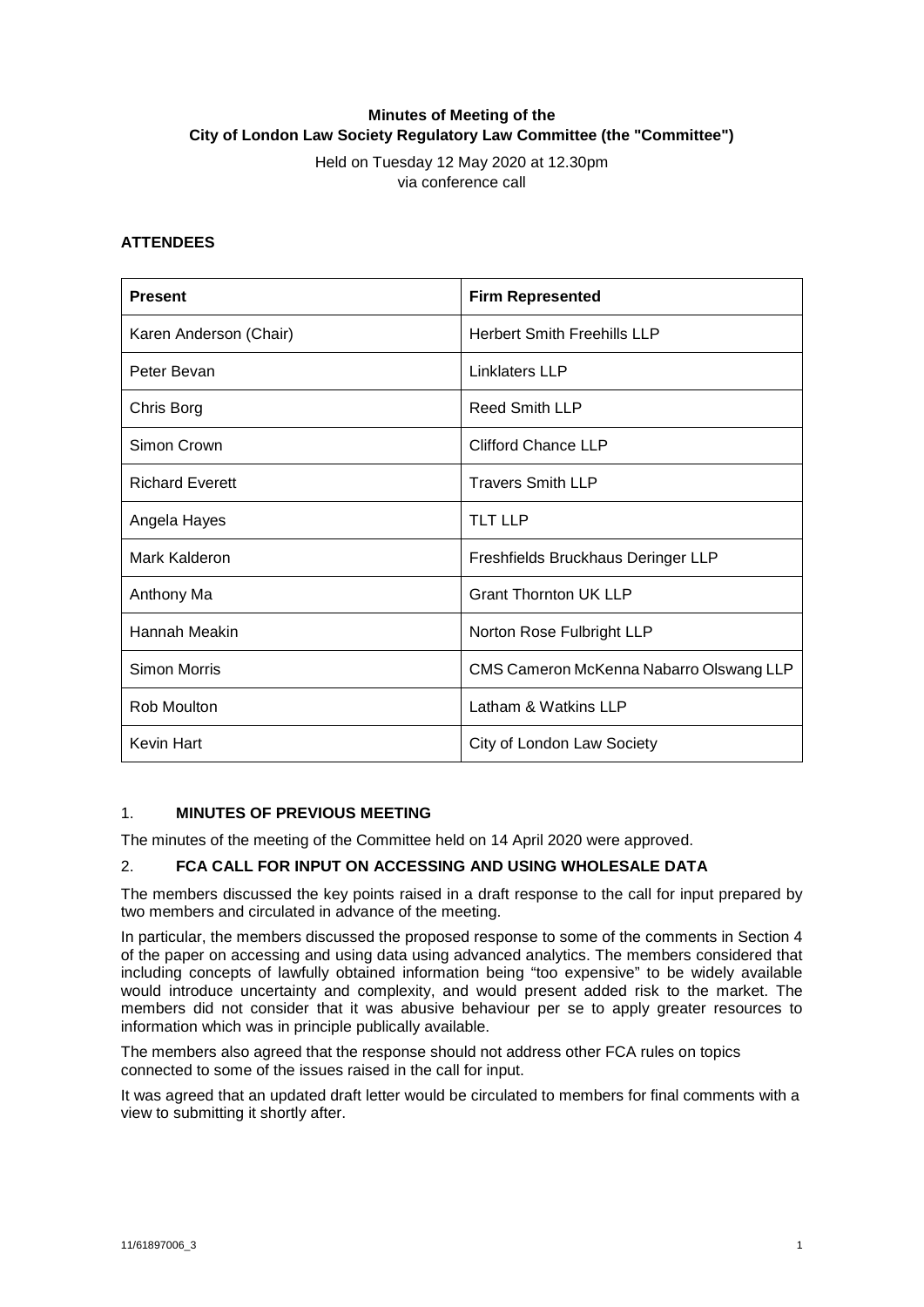#### 3. **HMT CONSULTATION ON NEW OVERSEAS FUNDS REGIME**

The members briefly discussed whether there were any issues to which the Committee should respond. It was noted that while the proposals were broadly sensible, more detail on the legislation itself was not yet available. There were no issues of legal uncertainty which had been identified, and the Chair noted that other trade associations had already submitted responses to the paper on more practical points.

It was agreed that the Committee would not submit a response but would keep any draft legislation under review.

#### 4. **BOE DISCUSSION PAPER ON TRANSFORMING DATA COLLECTION FROM THE UK FINANCIAL SECTOR**

The members discussed the key proposals set out in the paper and considered the draft response, which had been circulated in advance of the meeting, highlighting some of the potential legal challenges.

In particular, the members considered the complexities which could arise in translating rules into machine-readable format, and the move from a "push" model of data provision (where firms would proactively provide the data) to a "pull" model (where the regulator could extract the data required directly from the firm's internal systems).

It was also noted that a speech from James Proudman at the Bank of England published in April provided further insight into the PRA's future ambitions for changing the way data was collected from firms.

It was agreed that the draft letter would be recirculated to members for final comments with a view to submitting it shortly after.

#### 5. **ESMA CONSULTATION PAPER ON DRAFT RTS UNDER THE BENCHMARKS REGULATION**

A member who had considered the paper in advance of the meeting summarised the key proposals set out in the paper, noting there were three potential issues for the Committee to be aware of.

The first related to the scope of the draft RTS. Only one of the five draft RTS expressly excluded certain benchmarks which were exempt under the Level 1 Benchmark Regulation. This could lead to uncertainty around the application, although it was noted that the Level 1 Regulation should override the RTS.

The second related to a requirement on NCAs to take into account whether supervised entities had identified the same or different fall-back benchmarks when deciding whether a benchmark could cease to be provided. The member noted that this could present a challenge to the launch of a new critical benchmark, imposing an anti-competitive element into the RTS. However, the potential impact was mitigated because it was only a factor NCAs needed to take into consideration rather than an explicit requirement for supervised entities to have the same fall-back benchmark.

The final point was that the RTS set out a great deal more detail than the Level 1 Regulation on the standards applicable to authorised benchmark administrators, with which existing authorised administrators may not currently be compliant. It would likely be helpful to existing benchmark administrators if NCAs were able to exercise regulatory forbearance or to implement transitional periods to allow any necessary changes to be made to comply with the new requirements.

It was agreed that the Chair would consider whether any competition issues should be raised with ESMA, but otherwise the Committee would not submit a response.

## 6. **HMT/DCMS CONSULTATION ON EXPANDING THE DORMANT ASSETS SCHEME**

The members who had considered the paper in advance of the meeting noted that the focus was more on policy matters than areas of legal uncertainty. HMT would need to provide more detail on the form of new legislation as a later stage if the proposals were taken forward, and it would likely be more appropriate for the Committee to comment then, rather than submit a response to this paper.

It was agreed that members would review the paper to determine whether they also considered this to be a paper to which the Committee should not submit a response on.